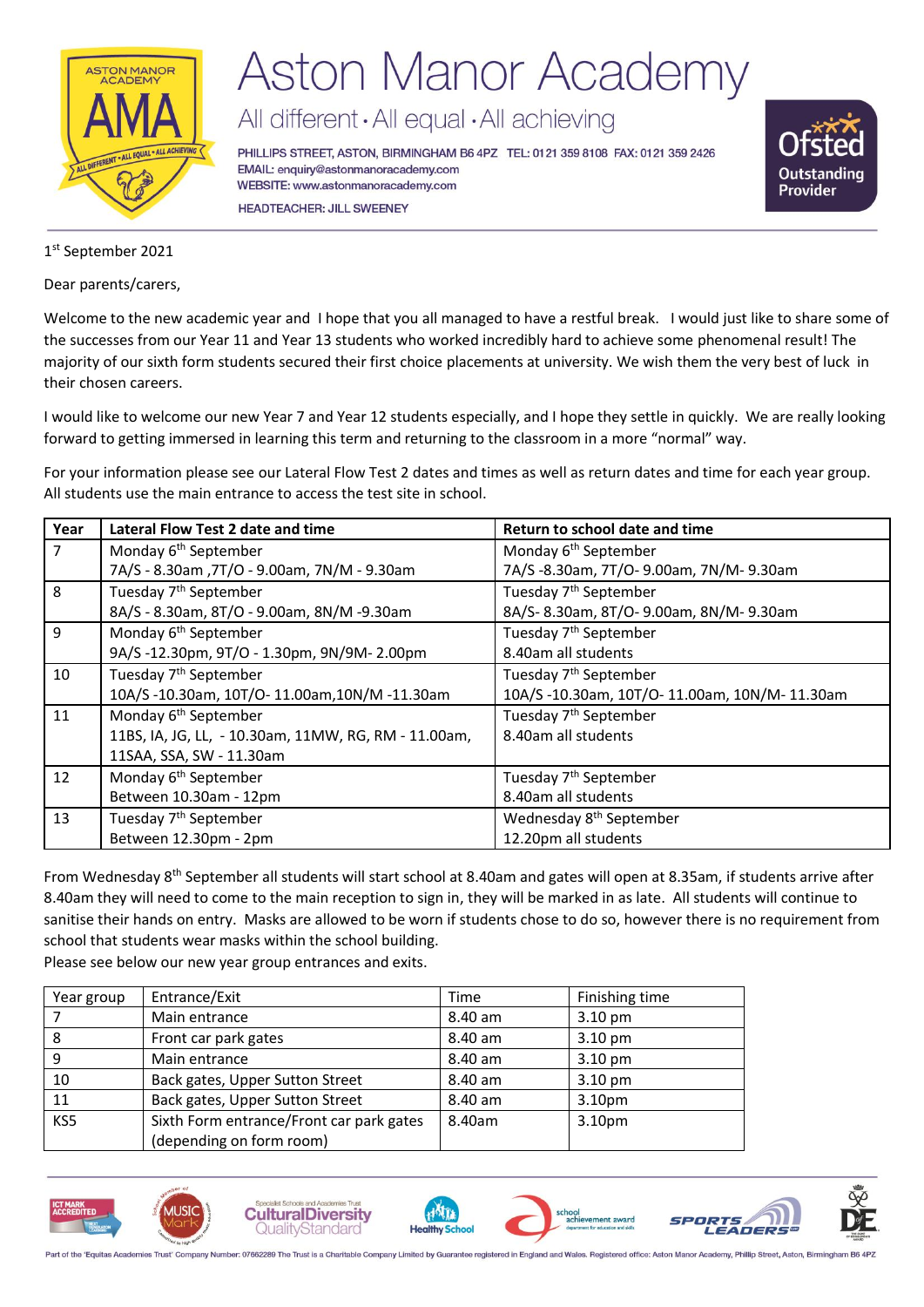

# **Aston Manor Academy**

All different · All equal · All achieving

PHILLIPS STREET, ASTON, BIRMINGHAM B6 4PZ TEL: 0121 359 8108 FAX: 0121 359 2426 EMAIL: enquiry@astonmanoracademy.com WEBSITE: www.astonmanoracademy.com **HEADTEACHER: JILL SWEENEY** 



Extra-curricular activities will start running as soon as we return, students will be notified of these in form time and a schedule will be available on the school website. Year 11 will also have a programme of additional subject sessions, known as session 6, beginning this half-term. They will run from 3.10 until 4.00 after school and we expect all students to attend. A timetable will be given to students on their return to school.

Detentions will also be run after school, you will be informed by text if your child is required to attend, please can you ensure that your contact details are up to date

I would like to take this opportunity to clarify some of our expectations this term, and let you know what we are doing in order to keep us all as safe as we can within our school environment.

### **Testing**

After pupils have been tested in school twice on their return we expect pupils to use the lateral flow tests twice a week at home and reporting their results to the school by clicking on this link<https://forms.office.com/r/xBxaVVeXzQ> and also reporting their result t[o Report a COVID-19 rapid lateral flow test result -](https://www.gov.uk/report-covid19-result) GOV.UK (www.gov.uk). Students should not come to school if they have any of the main symptoms of COVID-19.

If students feel unwell at school at all, they should report this to their teacher immediately. If your child has symptoms related to COVID -19 they will be sent home and school will request for your child to have a PCR test before they return. It is vital that you check your contact details with the school to ensure that we are able to contact someone quickly if your child feels unwell at school as they will need to be collected immediately.

Schools are no longer responsible for track and trace within the school environment, and if your child is identified as a close contact, they will still be able to attend school, however they will need to take a PCR test.

Please see the following guidance for further information for parents from the government.

## [What parents and carers need to know about early years providers, schools and colleges -](https://www.gov.uk/government/publications/what-parents-and-carers-need-to-know-about-early-years-providers-schools-and-colleges-during-the-coronavirus-covid-19-outbreak/step-4-update-what-parents-and-carers-need-to-know-about-early-years-providers-schools-and-colleges) GOV.UK (www.gov.uk)

Although we are no longer requesting that students wear facemasks in lessons, we will still be sanitising all hands as pupils enter the building, after break and lunchtimes, and it is important that we are still handwashing on a regular basis. Desks will be regularly sanitised after lessons. It is important that classrooms are ventilated. We are a 1960's building with constraints for ventilation and our only source of ventilation is open windows and doors. We will aim to maintain a comfortable temperature within classrooms, however as the weather gets colder please consider that students will need to wear a vest/t shirt underneath shirts, or a plain grey jumper to wear underneath a school blazer.

## **Attendance**

Our school attendance manager is Emma Smith and will be contacting you if we have concerns regarding your child's attendance. We will do all we can to support any child's return to school and any concerns they may have, and we want to support parents as much as we can.

It is greatly appreciated that the last two academic years have forced many pupils to be absent from school due to Covid-19 and factors very much outside their control. It was as frustrating for us as it must have been for you. Following the changes to government guidance, there will no longer be the need for large numbers of pupils to isolate following a positive case of Covid-19. Therefore we expect all pupils to be in school. The exception to this is where any child is feeling unwell or exhibiting COVID-19 symptoms, where it is necessary to stay at home and get a PCR test.



Part of the 'Equitas Academies Trust' Company Number: 07662289 The Trust is a Charitable Company Limited by Guarantee registered in England and Wales. Registered office: Aston Manor Acad